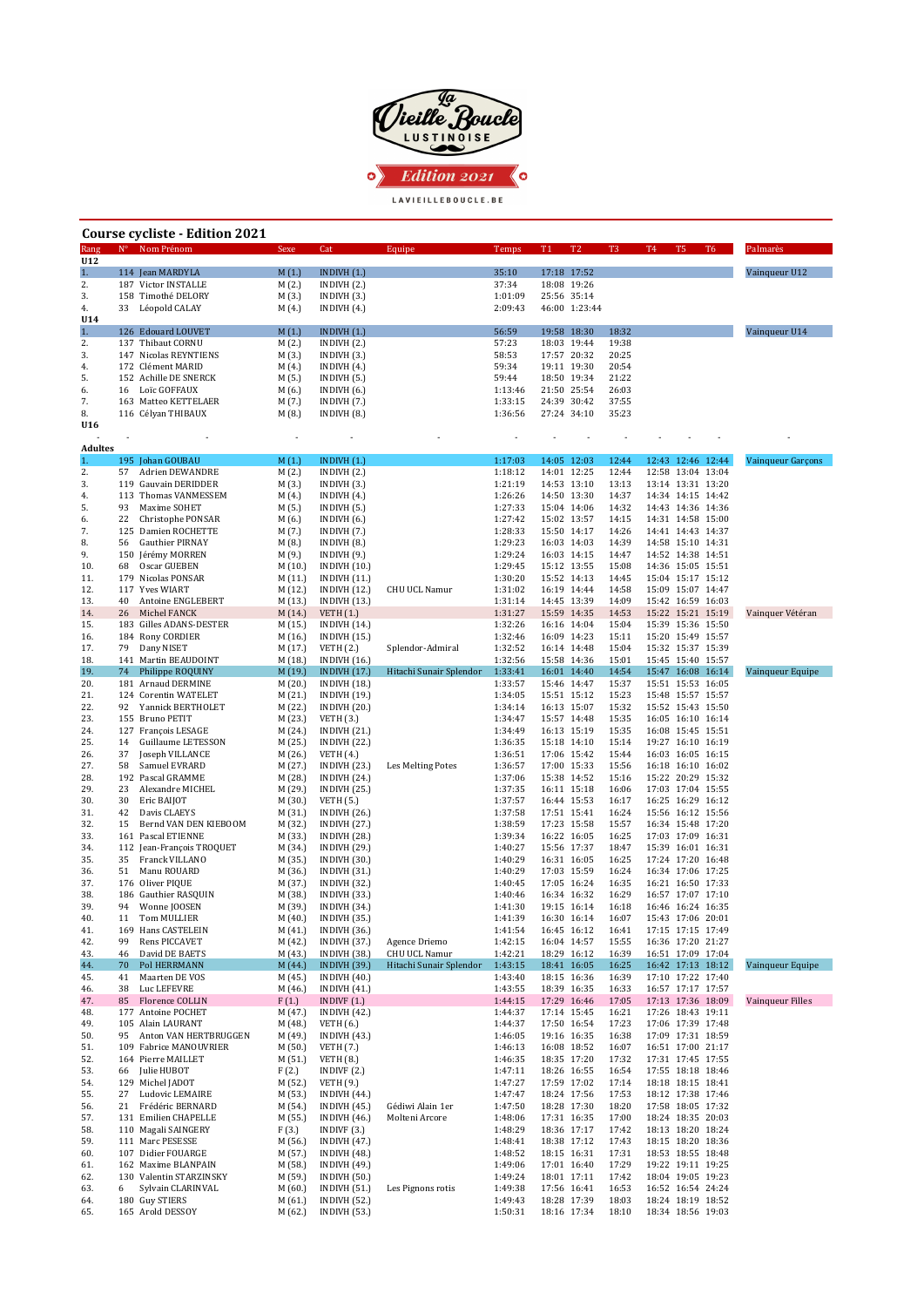| 66.          | 10           | Didier MARLIER                                | M (63.)            | <b>VETH</b> (10.)                                |                                       | 1:51:20            | 16:51 17:01                |               | 17:59            |                            | 18:55 18:51 21:45                      |                  |
|--------------|--------------|-----------------------------------------------|--------------------|--------------------------------------------------|---------------------------------------|--------------------|----------------------------|---------------|------------------|----------------------------|----------------------------------------|------------------|
| 67.<br>68.   | 90           | 166 Germain BOON<br>Benjamin CASTEL           | M (64.)<br>M (65.) | <b>INDIVH (54.)</b><br><b>INDIVH (55.)</b>       |                                       | 1:52:01<br>1:52:20 | 18:49 16:47<br>21:11 19:04 |               | 17:20<br>18:09   |                            | 17:56 19:04 22:07<br>18:07 18:09 17:43 |                  |
| 69.          | 25           | Nicolas DEHOUX                                | M (66.)            | <b>INDIVH (56.)</b>                              |                                       | 1:53:40            | 17:15 16:30                |               | 16:58            |                            | 27:04 19:22 16:34                      |                  |
| 70.          | 100          | Lisa DRIEGELINCK                              | F(4.)              | INDIVF $(4.)$                                    | Agence Driemo                         | 1:53:43            | 17:42 17:35                |               | 17:30            |                            | 18:49 20:14 21:56                      |                  |
| 71.          | 24           | Serge BLANCHY                                 | M (67.)            | <b>INDIVH (57.)</b>                              |                                       | 1:53:53            | 22:34 14:25                |               | 19:52            |                            | 14:53 23:51 18:21                      |                  |
| 72.<br>73.   | 54<br>189    | <b>Bert SCHELLEKENS</b><br>Olivier NACHSEM    | M (68.)<br>M (69.) | <b>INDIVH (58.)</b><br><b>INDIVH (59.)</b>       |                                       | 1:55:04<br>1:55:31 | 21:07 19:04<br>18:30 17:33 |               | 19:21<br>17:00   |                            | 17:57 18:18 19:19<br>22:12 20:56 19:21 |                  |
| 74.          | 69           | Loïc BODSON                                   | M(70.)             | <b>INDIVH (60.)</b>                              | Hitachi Sunair Splendor               | 1:55:40            | 17:37 20:33                |               | 18:02            |                            | 19:37 18:54 20:59                      | Vainqueur Equipe |
| 75.          | 52           | Bénédicte DEMOULIN                            | F(5.)              | INDIVF $(5.)$                                    |                                       | 1:55:50            | 20:35 19:06                |               | 19:06            |                            | 18:51 19:20 18:56                      |                  |
| 76.          | 71           | <b>Louise NELSTROP</b>                        | F(6.)              | INDIVF $(6.)$                                    | Hitachi Sunair Splendor               | 1:55:56            | 18:33 17:59                |               | 18:20            |                            | 18:57 20:34 21:35                      | Vainqueur Equipe |
| 77.          |              | 136 Thibaut VANDENHOVE                        | M (71.)            | VETH (11.)                                       |                                       | 1:56:28            | 19:17 19:01                |               | 19:39            |                            | 19:24 19:36 19:34                      |                  |
| 78.<br>79.   |              | 168 Hugo DESBROSSES<br>104 Bastien LEJEUNE    | M (72.)<br>M (73.) | INDIVH $(61.)$<br><b>INDIVH (62.)</b>            | Molteni Arcore                        | 1:57:31<br>1:57:56 | 18:13 18:53<br>18:30 17:56 |               | 19:04<br>19:26   |                            | 19:29 20:00 21:55<br>18:46 22:26 20:54 |                  |
| 80.          |              | 133 Simon FERNANDEZ                           | M (74.)            | <b>INDIVH (63.)</b>                              |                                       | 1:58:09            | 19:01 21:08                |               | 17:11            |                            | 23:27 19:31 17:56                      |                  |
| 81.          |              | 182 Charline DE LA KETHULLE                   | F(7.)              | INDIVF $(7.)$                                    |                                       | 1:58:58            | 20:02 19:24                |               | 19:18            |                            | 19:38 20:18 20:21                      |                  |
| 82.          |              | 145 Mathias LEMIELLE                          | M (75.)            | INDIVH $(64.)$                                   |                                       | 1:59:14            | 21:11 19:10                |               | 19:20            |                            | 19:03 19:32 21:01                      |                  |
| 83.          | $\mathbf{1}$ | Simon MARLIER                                 | M (76.)            | <b>INDIVH (65.)</b>                              |                                       | 1:59:21            | 18:09 18:04                |               | 21:26            |                            | 20:31 20:20 20:55                      |                  |
| 84.<br>85.   | 72           | 191 Miguel CHALIER<br>Julien BECHARA          | M (77.)<br>M (78.) | <b>INDIVH (66.)</b><br><b>INDIVH (67.)</b>       | Hitachi Sunair Splendor               | 1:59:25<br>2:00:48 | 20:28 18:27<br>20:48 20:00 |               | 18:57<br>19:21   |                            | 20:13 20:33 20:49<br>19:36 20:10 20:55 | Vainqueur Equipe |
| 86.          | 34           | Luc ETIENNE                                   | M (79.)            | VETH (12.)                                       | <b>CHU UCL Namur</b>                  | 2:01:00            | 16:44 15:48                |               | 16:29            |                            | 22:50 30:49 18:23                      |                  |
| 87.          | 88           | Salvatore FABIANI                             | M(80.)             | VETH (13.)                                       |                                       | 2:01:26            | 20:19 19:18                |               | 19:36            |                            | 20:06 20:49 21:21                      |                  |
| 88.          | 87           | Michel REMACLE                                | M (81.)            | <b>VETH</b> (14.)                                |                                       | 2:01:26            | 20:19 19:20                |               | 19:35            |                            | 20:05 20:48 21:22                      |                  |
| 89.          | 61           | David BANCU                                   | M (82.)            | <b>INDIVH (68.)</b>                              |                                       | 2:02:14            | 20:27 19:56                |               | 20:13            |                            | 20:23 20:41 20:35                      |                  |
| 90.<br>91.   | 103<br>64    | Jérôme COLIN<br><b>Geoffrey STAIESSE</b>      | M (83.)<br>M (84.) | <b>INDIVH (69.)</b><br><b>INDIVH (70.)</b>       | Molteni Arcore                        | 2:02:24<br>2:02:26 | 19:13 19:11<br>16:50 17:29 |               | 19:56<br>17:40   |                            | 20:24 21:03 22:41<br>17:37 21:36 31:17 |                  |
| 92.          |              | 157 Yannick SARAILLON                         | M (85.)            | <b>INDIVH (71.)</b>                              |                                       | 2:02:47            | 19:48 20:39                |               | 20:56            |                            | 20:09 21:03 20:14                      |                  |
| 93.          | 75           | Johan FLAMEY                                  | M (86.)            | <b>INDIVH (72.)</b>                              | Splendor-Admiral                      | 2:03:12            | 20:38 19:34                |               | 20:10            |                            | 20:03 21:04 21:46                      |                  |
| 94.          | 108          | Laurent MINET                                 | M (87.)            | <b>INDIVH (73.)</b>                              |                                       | 2:04:20            | 17:50 31:38                |               | 17:24            |                            | 18:21 19:10 20:00                      |                  |
| 95.          | 83           | Arthur DAMANET                                | M (88.)            | <b>INDIVH (74.)</b>                              | Splendor de Luxe                      | 2:05:51            | 24:40 16:31                |               | 30:50            |                            | 17:20 17:35 18:57                      |                  |
| 96.          | 143          | Jacques COQUETTE<br>121 Geoffrey ORBAN        | M (89.)            | VETH (15.)<br><b>INDIVH (75.)</b>                |                                       | 2:05:58<br>2:05:58 | 19:19 19:06<br>20:51 19:43 |               | 21:16<br>20:06   |                            | 24:34 22:01 19:44<br>19:51 22:16 23:13 |                  |
| 97.<br>98.   | 98           | <b>Toon GANTOIS</b>                           | M (90.)<br>M (91.) | <b>INDIVH (76.)</b>                              | Agence Driemo                         | 2:06:00            | 18:13 18:56                |               | 19:27            |                            | 19:00 19:36 30:50                      |                  |
| 99.          | 55           | Etienne TOUSSAINT                             | M (92.)            | <b>INDIVH (77.)</b>                              | CHU UCL Namur                         | 2:06:56            | 21:25 20:48                |               | 21:01            |                            | 20:57 20:41 22:06                      |                  |
| 100.         |              | 171 Thibault BOULANGER                        | M (93.)            | <b>INDIVH (78.)</b>                              | <b>CHU UCL Namur</b>                  | 2:06:56            | 21:26 20:47                |               | 21:01            |                            | 20:57 20:41 22:07                      |                  |
| 101.         | 138          | Laurent TONNOIR                               | M (94.)            | <b>INDIVH (79.)</b>                              | <b>CHU UCL Namur</b>                  | 2:06:56            | 21:26 20:47                |               | 21:01            |                            | 20:57 20:41 22:07                      |                  |
| 102.<br>103. | 86           | Michael LEMAIRE<br>149 Gérard ZICOT           | M (95.)            | <b>INDIVH (80.)</b><br><b>VETH</b> (16.)         |                                       | 2:07:19<br>2:08:13 | 20:25 20:11<br>19:54 20:54 |               | 19:59<br>21:40   |                            | 22:54 21:37 22:14<br>22:19 21:46 21:43 |                  |
| 104.         | 128          | Jean-Baptiste THIRY                           | M (96.)<br>M (97.) | <b>INDIVH (81.)</b>                              |                                       | 2:08:45            | 16:55 17:37                |               | 17:50            |                            | 21:28 24:00 30:57                      |                  |
| 105.         | 39           | Martine VEREECKEN                             | F(8.)              | VETF $(1.)$                                      |                                       | 2:08:56            | 19:46 19:57                |               | 20:37            |                            | 21:21 23:13 24:03                      |                  |
| 106.         | 28           | Benjamin LESENFANS                            | M (98.)            | <b>INDIVH (82.)</b>                              |                                       | 2:11:50            | 16:41 15:14                |               | 28:46            |                            | 19:16 28:14 23:42                      |                  |
| 107.         | 18           | Gilles CLEMENTZ                               | M (99.)            | VETH (17.)                                       | Gédiwi Alain 1er                      | 2:12:29            | 19:57 20:49                |               | 21:51            |                            | 22:17 23:39 23:59                      |                  |
| 108.         | 77           | Maxime LAMBERT                                |                    | M (100.) INDIVH (83.)                            | Splendor-Admiral                      | 2:12:56            | 18:39 17:28                |               | 31:20<br>20:12   |                            | 26:59 17:36 20:55<br>21:48 22:26 24:08 |                  |
| 109.<br>110. | 188<br>17    | Jacquy CERFAUX<br>Marc BAUDUIN                |                    | M (101.) VETH (18.)<br>M (102.) INDIVH (84.)     |                                       | 2:14:05<br>2:14:14 | 22:50 22:44<br>19:18 21:23 |               | 22:38            |                            | 24:26 22:38 23:53                      |                  |
| 111.         |              | 106 Mathias TUAUX                             |                    | M (103.) INDIVH (85.)                            |                                       | 2:28:57            | 31:28 23:00                |               | 24:40            |                            | 23:10 23:40 23:00                      |                  |
| 112.         | 96           | Lionel JONET                                  |                    | M (104.) INDIVH (86.)                            |                                       | 1:14:03            | 15:34 14:16                |               | 14:48            | 14:48 14:39                |                                        |                  |
| 113.         | 47           | Amaury CHAIDRON                               |                    | M (105.) INDIVH (87.)                            | <b>CHU UCL Namur</b>                  | 1:17:27            | 14:46 13:17                |               | 13:55            | 14:10 21:21                |                                        |                  |
| 114.         | 82           | Frédéric MENGEOT<br>139 Pierre BODART         |                    | M (106.) INDIVH (88.)<br>M (107.) INDIVH (89.)   | Splendor de Luxe                      | 1:38:05<br>1:42:32 | 19:16 19:37<br>18:37 20:05 |               | 20:06<br>19:57   | 21:03 18:06<br>20:29 23:26 |                                        |                  |
| 115.<br>116. | 81           | Marc DELFORGE                                 |                    | M (108.) INDIVH (90.)                            | Les Melting Potes<br>Splendor de Luxe | 1:43:49            | 20:16 20:43                |               | 21:20            | 23:12 18:19                |                                        |                  |
| 117.         |              | 194 Alain MATHOT                              |                    | M (109.) VETH (19.)                              |                                       | 1:46:33            | 17:49 19:13                |               | 26:40            | 20:58 21:56                |                                        |                  |
| 118.         | 29           | Jordan LOISEAU                                |                    | M (110.) INDIVH (91.)                            |                                       | 1:48:17            | 21:13 19:27                |               | 20:02            | 20:39 26:59                |                                        |                  |
| 119.         | 31           | Ludovic PIRARD                                |                    | M (111.) INDIVH (92.)                            |                                       | 1:48:21            | 21:14 19:28                |               | 20:00            | 19:41 28:00                |                                        |                  |
| 120.<br>121. | 7<br>97      | Louis MODAVE<br>Silke DRIEGELINCK             | F(9.)              | M (112.) INDIVH (93.)<br>INDIVF $(8.)$           | Les Pignons rotis<br>Agence Driemo    | 1:49:37<br>1:51:05 | 24:14 21:31<br>20:21 22:01 |               | 19:27<br>22:25   | 20:22 24:05<br>22:35 23:45 |                                        |                  |
| 122.         | 173          | Lionel MERVEILLE                              |                    | M (113.) INDIVH (94.)                            |                                       | 1:51:44            | 19:50 20:28                |               | 21:52            | 23:03 26:31                |                                        |                  |
| 123.         | 62           | Hugo DE GEORGI                                |                    | M (114.) INDIVH (95.)                            |                                       | 1:51:54            | 21:22 21:59                |               | 22:55            | 22:21 23:19                |                                        |                  |
| 124.         | 19           | Guillaume GRANDJEAN                           |                    | M (115.) INDIVH (96.)                            |                                       | 1:53:09            | 24:15 22:00                |               | 22:17            | 21:43 22:56                |                                        |                  |
| 125.         |              | 101 Séraphin BOON                             |                    | M (116.) INDIVH (97.)                            | Agence Driemo                         | 1:53:43            | 25:56 32:56                |               | 13:50            | 12:06 28:57                |                                        |                  |
| 126.<br>127. | 43           | Philippe DUBOIS<br>148 Benoit BIDLOT          |                    | M (117.) VETH (20.)<br>M (118.) INDIVH (98.)     |                                       | 1:55:03<br>1:55:15 | 22:19 21:59<br>22:05 21:58 |               | 22:33<br>22:55   | 23:37 24:36<br>25:11 23:08 |                                        |                  |
| 128.         |              | 174 Marie DECOURCELLES                        | F (10.)            | INDIVF $(9.)$                                    | Molteni Arcore                        | 1:56:19            | 20:40 20:51                |               | 21:03            | 21:24 32:23                |                                        |                  |
| 129.         | 89           | Jean-Marc STEINIER                            |                    | M (119.) VETH (21.)                              |                                       | 1:56:31            | 22:29 22:59                |               | 24:18            | 22:52 23:55                |                                        |                  |
| 130.         | 13           | Fabrice GUYAUX                                |                    | M (120.) INDIVH (99.)                            |                                       | 1:58:32            | 20:12 22:24                |               | 22:29            | 24:46 28:42                |                                        |                  |
| 131.         | 84           | Catherine DELORY                              | F(11.)             | <b>INDIVF (10.)</b>                              | Splendor-Admiral                      | 2:01:48            | 23:40 22:53                |               | 23:57            | 26:56 24:25                |                                        |                  |
| 132.<br>133. | 36           | Jean BAGUETTE<br>154 Karl MEYER               |                    | M (121.) VETH (22.)<br>M (122.) INDIVH (100.)    |                                       | 2:02:56<br>2:03:05 | 24:06 26:59<br>22:19 22:43 |               | 25:50<br>25:03   | 28:20 17:44<br>25:55 27:07 |                                        |                  |
| 134.         | 9            | Thierry JACQUES                               |                    | M (123.) VETH (23.)                              |                                       | 2:04:54            | 23:31 25:22                |               | 22:57            | 29:20 23:46                |                                        |                  |
| 135.         |              | 193 Benoît MOUTON                             |                    | M (124.) INDIVH (101.)                           |                                       | 2:05:26            | 22:30 24:04                |               | 25:18            | 26:16 27:20                |                                        |                  |
| 136.         |              | 190 Benoît ETIENNE                            |                    | M (125.) INDIVH (102.)                           |                                       | 2:07:05            | 20:17 21:55                |               | 32:53            | 31:25 20:38                |                                        |                  |
| 137.<br>138. | 65<br>44     | Alain DEMOUSTIER<br>Pauline ENGLEBERT         | F(12.)             | M (126.) VETH (24.)<br>INDIVF $(11.)$            |                                       | 1:35:47<br>1:46:33 | 22:30 23:04<br>23:28 25:43 |               | 24:15<br>32:09   | 26:00<br>25:15             |                                        |                  |
| 139.         |              | 167 Gilles GROSEMANS                          |                    | M (127.) INDIVH (103.)                           |                                       | 1:49:57            | 23:27 33:20                |               | 27:21            | 25:51                      |                                        |                  |
| 140.         | 53           | Simon ARNOULD                                 |                    | M (128.) INDIVH (104.)                           |                                       | 1:53:29            | 23:35 34:51                |               | 29:13            | 25:50                      |                                        |                  |
| 141.         | 32           | Fabrice CALAY                                 |                    | M (129.) INDIVH (105.)                           |                                       | 1:55:48            | 43:21 24:30                |               | 25:12            | 22:47                      |                                        |                  |
| 142.         | 78           | Jean-Luc DELORY                               |                    | M (130.) INDIVH (106.)                           | Splendor-Admiral                      | 2:00:34            | 28:17 35:14                |               | 26:23            | 30:41                      |                                        |                  |
| 143.<br>144. | 67           | 170 Denny OLISLAGERS<br>Sam LALOUX            |                    | M (131.) INDIVH (107.)<br>M (132.) INDIVH (108.) | Splendor de Luxe                      | 51:41<br>1:01:32   | 16:25 17:11<br>18:43 20:09 |               | 18:06<br>22:41   |                            |                                        |                  |
| 145.         |              | 159 Claude CORNELISSENS                       |                    | M (133.) VETH (25.)                              |                                       | 1:04:13            | 20:22 20:38                |               | 23:14            |                            |                                        |                  |
| 146.         | 3            | Pascal JOSSE                                  |                    | M (134.) VETH (26.)                              |                                       | 1:06:51            | 23:28 20:56                |               | 22:28            |                            |                                        |                  |
| 147.         |              | 178 David MATHOT                              |                    | M (135.) INDIVH (109.)                           |                                       | 1:15:22            | 20:53 21:23                |               | 33:07            |                            |                                        |                  |
| 148.<br>149. | 8            | 146 Christophe DEMARET<br>Alexandre CLARINVAL |                    | M (136.) INDIVH (110.)<br>M (137.) INDIVH (111.) | Les Pignons rotis                     | 1:39:20<br>1:50:20 | 26:23 37:34<br>17:56 27:18 |               | 35:25<br>1:05:07 |                            |                                        |                  |
| 150.         | 76           | Romain LABRUYERE                              |                    | M (138.) INDIVH (112.)                           | Splendor-Admiral                      | 1:53:41            | 18:29 16:26                |               | 1:18:48          |                            |                                        |                  |
| 151.         | 185          | Jean-Christophe HERMINAIRE                    |                    | M (139.) VETH (27.)                              |                                       | 45:40              | 21:31 24:09                |               |                  |                            |                                        |                  |
| 152.         | 2            | Etienne JOSSE                                 |                    | M (140.) INDIVH (113.)                           |                                       | 46:11              | 23:43 22:29                |               |                  |                            |                                        |                  |
| 153.         | 4<br>63      | Anthony LEMERCINIER                           |                    | M (141.) INDIVH (114.)                           |                                       | 46:14<br>46:32     | 22:13 24:01                |               |                  |                            |                                        |                  |
| 154.<br>155. |              | Jérôme LOUVIAUX<br>160 Michel DEVONDEL        |                    | M (142.) INDIVH (115.)<br>M (143.) VETH (28.)    |                                       | 59:50              | 26:24 20:09<br>24:07 35:44 |               |                  |                            |                                        |                  |
| 156.         | 80           | Olivier DOSSOGNE                              |                    | M (144.) INDIVH (116.)                           | Splendor de Luxe                      | 1:08:57            | 20:07 48:50                |               |                  |                            |                                        |                  |
| 157.         | 59           | Pierres LEFEVRE                               |                    | M (145.) INDIVH (117.)                           | Les Melting Potes                     | 1:37:38            |                            | 21:18 1:16:21 |                  |                            |                                        |                  |
| 158.         |              | 142 Maxime DENIS                              |                    | M (146.) INDIVH (118.)                           |                                       | 2:13:10            |                            | 14:01 1:59:09 |                  |                            |                                        |                  |
| 159.<br>160. | 91           | <b>Guy VAN GESTEL</b><br>102 Olivier DEWULF   |                    | M (147.) INDIVH (119.)<br>M (148.) INDIVH (120.) |                                       | 18:46<br>20:07     | 18:46<br>20:07             |               |                  |                            |                                        |                  |
| 161.         |              | 144 Raphaël KEYEN                             |                    | M (149.) INDIVH (121.)                           |                                       | 21:32              | 21:32                      |               |                  |                            |                                        |                  |
|              |              |                                               |                    |                                                  |                                       |                    |                            |               |                  |                            |                                        |                  |